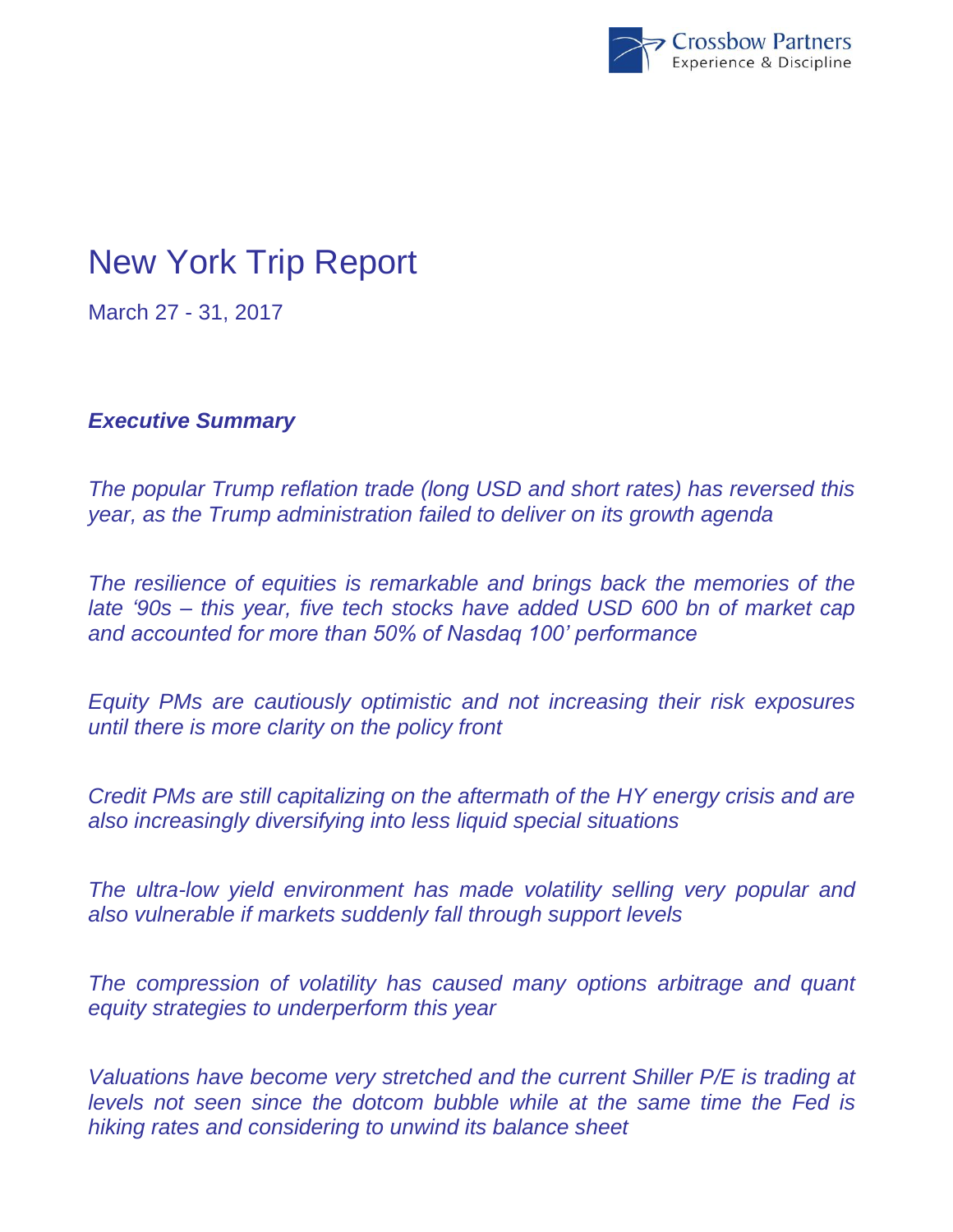

## **From the Trading Pit**

This has been our first New York trip since Trump got elected in November of last year. The so called "Trump Rally" that had started on the night of the election was characterized by a stronger US dollar, rising interest rates and outperforming cyclical and small cap stocks. It pushed the domestic equity indices well into positive territory for the year. The Dow Jones Industrial Average Total Return Index finished the year up 16.5% while the S&P 500 TR Index gained 12.0%.

After Trump's election, most macro managers were convinced that 2017 would be marked by higher volatility and persistent trends in asset classes given Trump's stance on global trade agreements, his strong growth agenda of lower taxes, more fiscal stimulus and regulatory reforms. What we have seen so far is almost the opposite. Volatility has been on a declining path and the reversal in the USD and in interest rates have hurt many macro funds such as Karya and Atreaus who were positioned for a stronger USD and rising rates. Atreaus' Todd Edgar has lost on all of his nine trades he did in the first quarter, a bad streak that is unprecedented in his 24-year investment career. Despite Trump not delivering on most of his campaign promises so far, US equity markets have shrugged off the concerns regarding Trump's legislative agenda and continued to rally on the back of healthy economic numbers and strong earnings growth. According to FactSet, first quarter earnings for the companies in the S&P 500 rose nearly 14%, the biggest jump since the third quarter of 2011. The rally of the tech stocks unsurprisingly benefitted our growth manager Alkeon, which continues to be very optimistic about the outlook for technology, driven by recent advances in the fields of artificial intelligence, display technologies, 3D sensing, etc.

While equities have advanced, volatilities across various asset classes have continued to decline. The compression of volatility acts as a headwind for funds which rely on volatility such as Laurion and AlphaQuest. Quant funds that rely on mean-reversion (Clinton Equity Strategies, Academy and R&F Capital) also suffered from the lack of volatility. On the other hand, short volatility strategies have benefitted from the current environment. Aroya, a seller of expensive VIX options, has profited from declining volatility. Yet, the VIX has reached such low VIX levels, that the PM has reduced its exposure given heightened risks of a VIX spike. In commodities, the range-bound oil markets led to losses at Massar Capital, a dedicated commodity fund which was long crude oil in the first quarter. Despite the setback in oil prices, he still expects crude to rebound in the second half of the year based on his fundamental analysis (target price for WTI 55 to 60 USD per barrel). Ramius Merger Arbitrage has reached its high-watermark again and is profiting from the healthy deal flow environment this year. High profile launch MANA Partners, a quant driven shop which combines traditional hedge fund statistical arbitrage strategies with high frequency trading, has some very ambitious performance goals, but hasn't been able to deliver much performance yet. They are still expecting to roll out additional stat arb strategies to finance the expensive high frequency trading operation.

Overall, the managers that we met during the trip were cautiously optimistic. The majority of equity long/short PMs are not increasing their exposures (Aurmedis and Jafra) until they see more clarity on the policy front. Jafra's Randy Yuen, who has started his own fund last year after years at Soros and Duquesne, has adopted a more tactical approach for the time being. Long tech stocks seems to be a common theme, specifically FANG (Facebook, Amazon, Netflix and Google). The only standout in this category was TMT focused EastBay which is short Facebook and Amazon, expecting those stocks to disappoint given heightened expectations. Popular hedge fund holdings have underperformed for a good part of last year, whereas this year crowded longs are outperforming according to UBS prime brokerage data: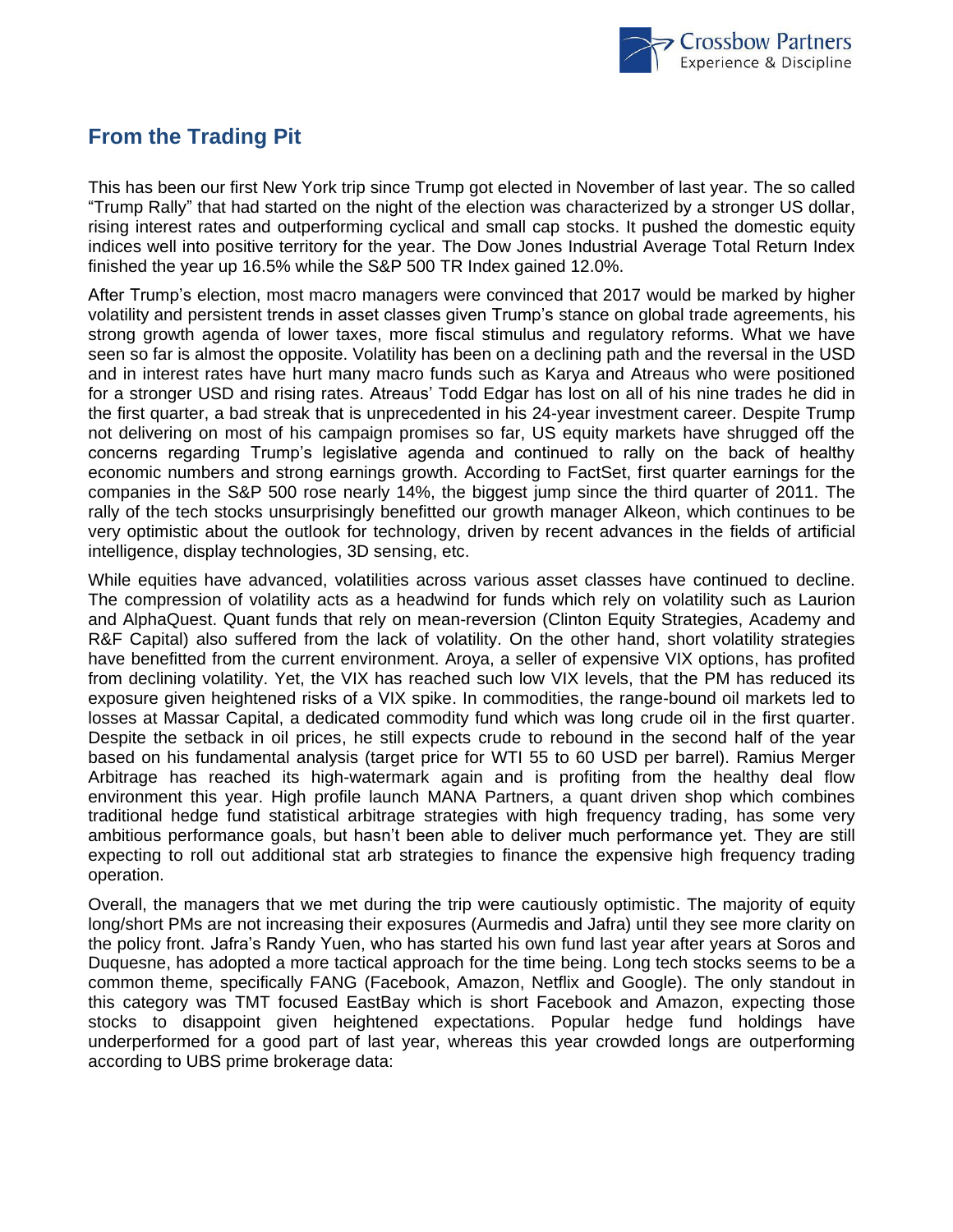



### **Cumulative performance of crowded hedge fund longs in 2016:**

Source: UBS



#### **Cumulative performance of crowded hedge fund longs YTD:**

## **FANG, FAAMG and Volatility**

While FANG has dominated investor focus, the acronym has lately evolved into FAAMG (Facebook, Amazon, Apple, Microsoft and Google). Those five stocks alone have added a total of USD 600 bn of market capitalization this year and are responsible for approximately 55% of the Nasdaq 100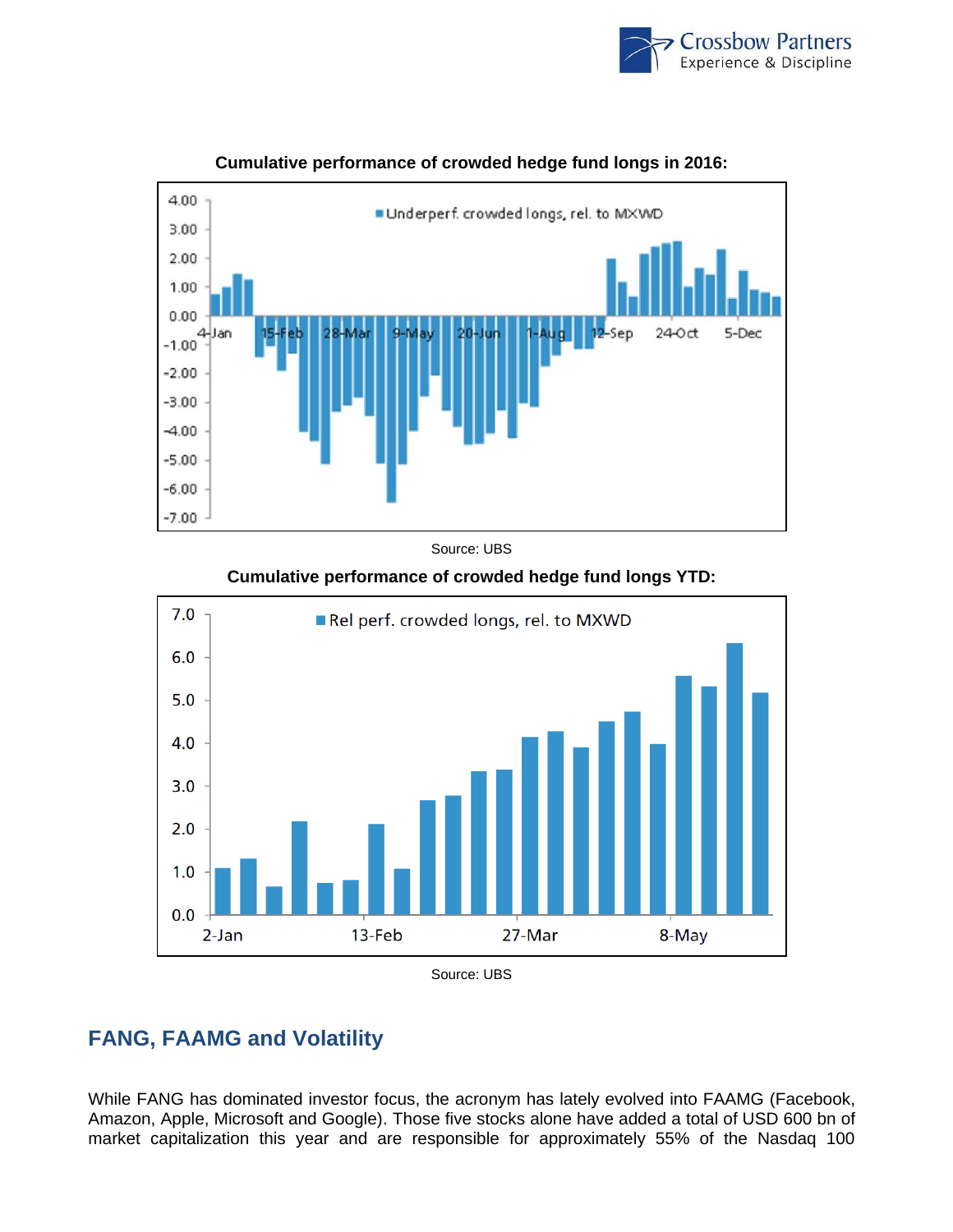

performance YTD and for ca. 40% of the YTD gains in the S&P 500 according to Goldman Sachs calculations. Bank of America Merrill Lynch estimates that the broad tech sector is currently experiencing inflows not seen since 15 years:





Source: BoAML

Parallels to the "Nifty-Fifty" and the "dotcom" bubble are growing as their performance is even more pronounced on a risk-adjusted basis. Realized volatility (6 months) for FAAMG has fallen over the last year and is trading not only below that of the average stock in the S&P 500 but also below the average of consumer staples and utility stocks. Realized volatility has declined to the point that they now look more like consumer staples than tech stocks.

#### **FAAMG realized volatility**



Source: Goldman Sachs